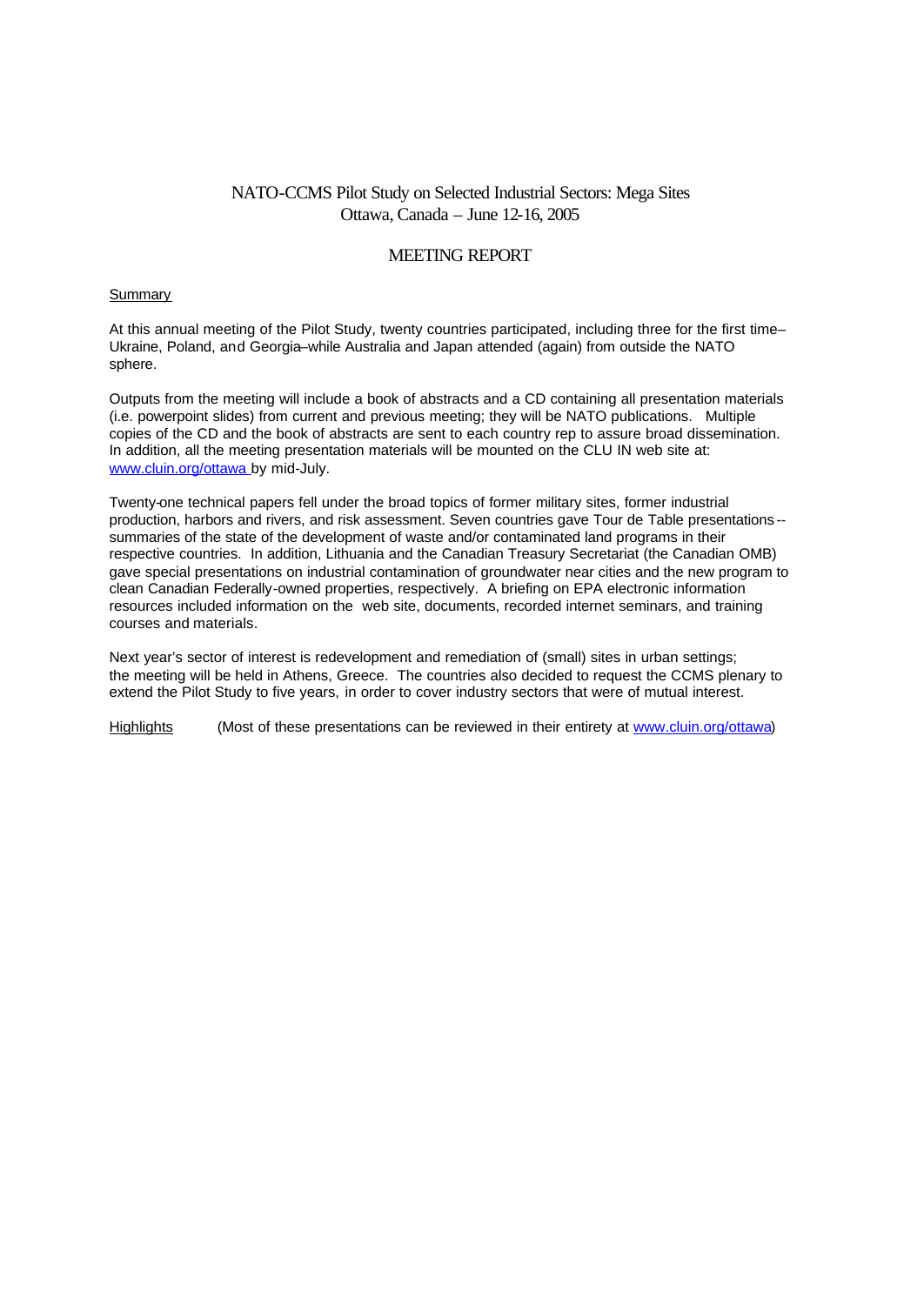o The **Canadian plenary speaker from the Treasury Secretariat** described a new Government initiative to spend \$3.5Billion Canadian over the next 15 years dealing with 25,000 Federal properties across 80 departments/agencies covering an area the size of Germany. This program resulted from repeated audits and findings of inadequacy beginning in the 1980's and culminating in a final assessment of the 4,000 contaminated sites needing attention in 2002. Sites have been classified by type, and early action is required at high risk sites. A public data base of all sites has been mounted on the internet.

Several new developments in country remediation programs were covered in the **Tour de Table**  presentations:

o **Latvia**– Despite a lack of funding for polluted sites cleanup, an inventory and national database have nearly been completed. An additional implementation problem is the lack of capacity at the municipal level to carry out program functions which is complicated by no former "owners" of state run factories. A new National Environmental Policy Plan 2004-2008 has been adopted which includes three goals relevant to contaminated sites: to eliminate or reduce pollution caused by previous military or economic activities and the adverse impact thereof on human health, property, environment and biological diversity; to achieve improvement in soil, ground, underground and surface water quality in polluted sites; and to preclude the penetration of hazardous substances from polluted sites into surface and underground waters. About 16 million Euro is need to deal with the major sites of national significance; new European cohesion funds are expected to support some of this cost. In addition, a new environmental agency dealing with both hazardous wastes and radioactive wastes has been formed outside the Ministry of Environment.

o **Lithuania**– Of 3519 registered contaminated sites, about 412 have been investigated and about 133 deemed significant. A presentation was given related to several industrial fertilizer sites and their investigation of their impact on soil and groundwater especially near public water supply intakes. Further investigations of other industrial sites are planned.

 o **Romania**– A new National Environmental Protection Agency was created several months ago to be the implementing agency for the Ministry of Environment. Beginning with 200 people this year and 200 more next year, the Agency will have a number of functions including: technical support to the Ministry of Env. and Waste Management, coordinating national action plans on wastes, air, packaging, etc., operating national reference laboratories on media (except water), organizing national info systems on the environment, national monitoring systems, and coordinating the work of 8 regional and 42 local offices implementing environmental legislation (previously reporting to the Ministry). Much technical assistance will be needed and appreciated over the next several years.

o **Netherlands**– In this presentation, the status of the contaminated soil issue was reviewed from the perspective of government, business, and citizens. From a government perspective, it was asserted that Parliament is tired of soil contamination ("isn't this problem solved yet?") and the era of regulations has passed with competition from other environmental policy arenas. Consultants have formed a strong infrastructure, soil clean up companies have merged with other firms and the 400 million Euro/year market has 3-4% profit, and environment is not a popular major for students. Citizens are mainly concerned with soil pollution from the real estate value perspective (vs. public health) and air pollution and electromagnetic radiation are now in the forefront for citizen groups.

o **Japan**– Several topics were discussed including implementation of 2003 Soil Contamination Law, the creation of fixed facilities with public-private operation to destroy PCB stockpiles, and completion of a multi-year demonstration program for destruction of POP's chemicals. Under the Soil Law, closing facilities are required to use an approved "surveying" organization (1500 have been approved) to investigate their site OR the local governor may require surveying. Different organic and inorganic chemicals have specified (leaching) tests to determine contamination. If contamination will affect human health, the local governor can order clean up. To date, 1254 facilities have closed with 56 areas designated as contaminated and 20 cleaned up. Four permitted facilities have been set up for soil cleaning. Regarding PCB's, Japanese law requires destruction of all stored materials by 2016 and the first of five fixed facilities will come on line in November 2005 in Tokyo. Finally, Japan now recognizes the following technologies as proven for destruction of POP's: incineration (~1000C), mechano-chemical, geomelt, vacuum thermal, hydrothermal, super-critical water oxidation, BCD, and sodium reduction.

Technical Presentations (See detailed presentations at www.cluin.org/ottawa.)

### **Mining Sites**

o The **Canadian Giant Mine Site** was a unique case study because it deals with 237,000 tons of arsenic dust resulting from past gold mining in a tundra type environment in northern Canada. The solution is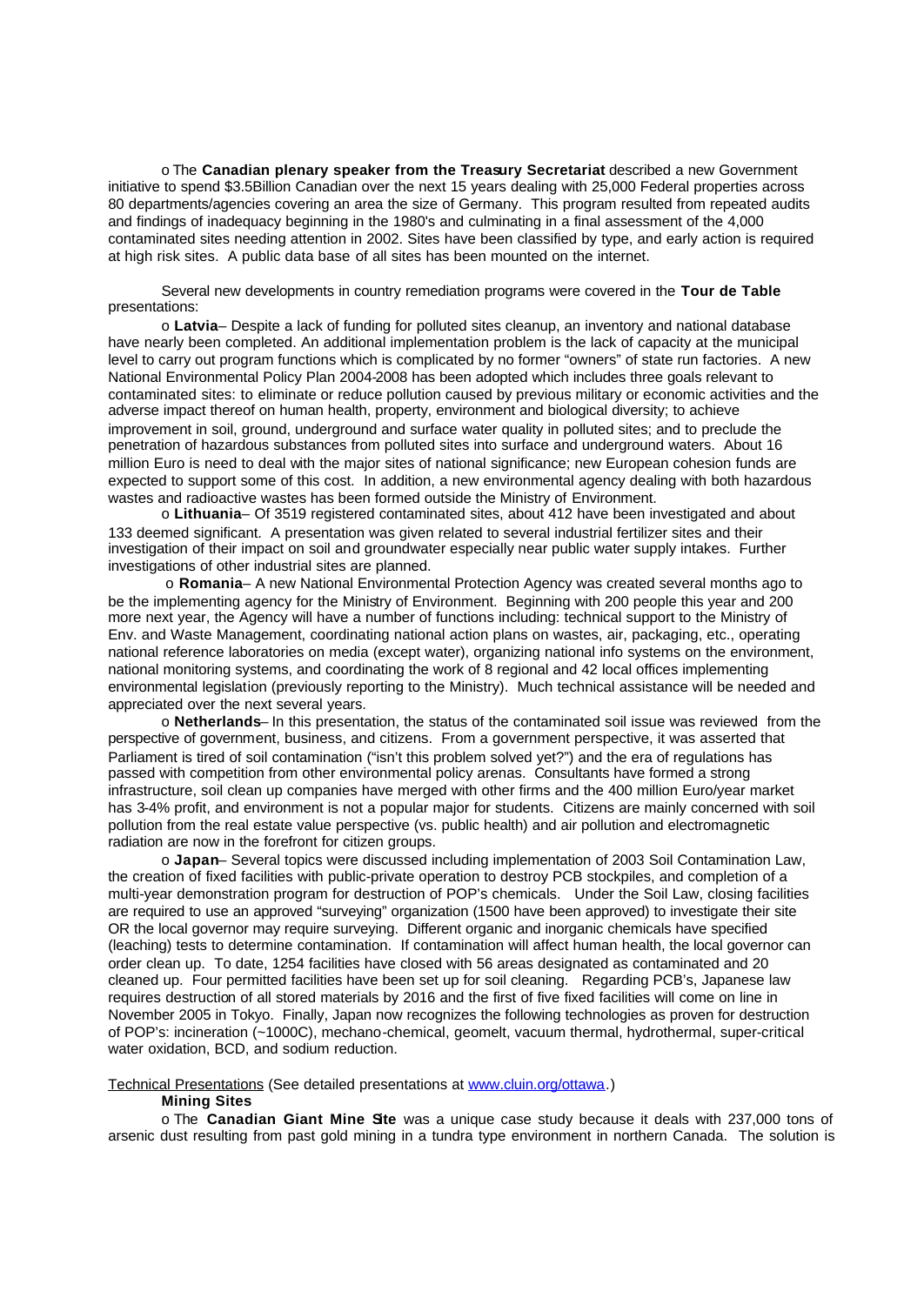to place all the arsenic dust back in chambers 250 feet deep, flood the chambers and re-freeze the caverns to be kept cold by the surround tundra; the original mining was done using hot air and running water to remove the ores.

o The **Salsigne Gold Mine in France** also dealt with 200,000 tons of arsenic trioxide resulting from the mining of 100 tons of gold. With 2.4 million m3 of soil and waste, a risk management strategy was adopted to excavate and landfill (11 hectares) soil of greater than 3,000 ppm and then phytostabilize the remaining land (20 hectares) below this surface layer that was removed.. Field plots for different stabilization strategies have produced results, and scale up is planned in the future. The total cost for this demonstration is about 13.5 million Euros.

o An interesting progress report was given by Belgium on a **low cost/passive multi-barrier treatment "wall" for acid mine drainage** at a site in Bulgaria. The concept was to test in the field the feasibility of multiple treatment processes in one treatment chamber embracing chemical transformation, biotransformation, bioprecipitation, and sorption.

#### **Former Industrial Sites**

o In the **Czech Republic at the former Skoda automotive site** of 230 hectares, over 178,000 tons of contaminated soil plus groundwater had to be dealt with. The presentation discussed three different bioremediation projects which combined product recovery with surfactant flushing and biodegradation of petroleum and solvents (at two different operable units) and soil washing. Over 138,000 yards of soil were cleaned using these various techniques.

The Czech Republic has financed \$1 Billion of clean up at 270 projects from its National Property Fund since 1991.

o In **Australia at the Kingston Development of 40 hectares** in Canberra, the consultant highlighted the criticality of appropriate site investigation (including a valid conceptual site model–apropos of the Triad), a third party auditor for their work, contingency planning, and continuous communication of uncertainties to the stakeholders as crucial to success. Interestingly, the present er highlighted the value of EPA information on technologies as an aid in cost estimating for the project.

o **Three presentations from the Netherlands, Poland, and Germany highlighted the evaluation of a software tool WELCOME (Integrated Management System for the Prevention and Reduction of Pollution of Waterbodies)** that was developed with EU funding. Each presentation explored how to use this software tool to organize and systematically analyze mega

sites–their risks and exposures and risk management approaches. Taking one of the example sites, the Tarnowski Gory industrial plant in Poland used the methodology to analyze acquifer contamination affecting 300,000 people and develop options for both the unsaturated and saturated zones (including in the latter case barrier walls and addition of electron donors to facilitate degradation).

#### **Harbor Sediments**

o The **Rock Bay Site in Victoria, Canada was the site of an MGP plant** for 90 years with other uses and contaminated both the immediate property and the neighboring sediments with PAH's, coal tars, etc. While the remediation was largely excavation and disposal, the implementation challenges and stakeholder issues (both owners and neighbors) made the site quite complex.

o The **LaChine Canal in Montreal, Canada** is an urban canal in which precise characterization, modeling, and monitoring led to a unique risk management strategy (leaving sediment in place) due to the largely recreational use of the canal. Nonetheless, continuous site monitoring and management will be necessary to assure that no risks arise during unusual weather or other events.

o A CD with copies of this year's meeting report and report with abstracts of the meeting should be available by late fall.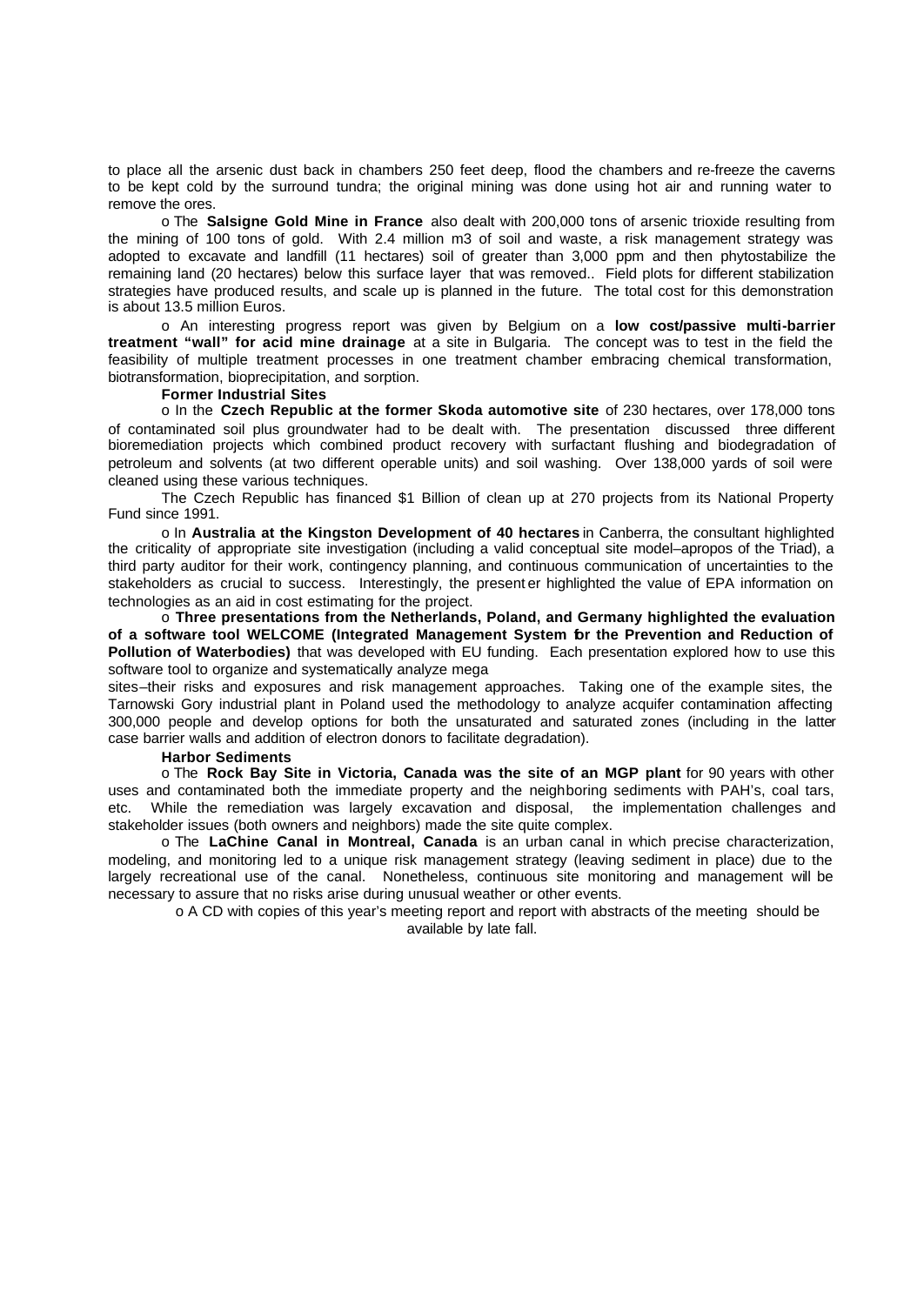## NATO-CCMS Pilot Study on Selected Industrial Sectors: Mega Sites Ottawa, Canada – June 12-16, 2005

### LIST OF PARTICIPANTS

Andreas Bieber Federal Ministry of the Environment Postfach 12 06 29; 53048 Bonn GERMANY Phone: +49 1888 305 3431 Fax: +49 1888 10 305 3431 email: andreas.bieber@bmu.bund.de

Michael Billowits Public Works and Government Services Canada Place du Portage - PDP III - 8b3 11 Laurier Street Gatineau, Quebec, K1A 0S5 **CANADA** Phone: +819 956 2128 Fax: +819 956 1130 email: michael.billowits@tpsgc.gc.ca

Carl Brown Environmental Technology Centre Floor: 03 - Room: 318, 335 River Road Ottawa, Ontario, K1A 0H3 **CANADA** Phone: +613 991 1118 Fax: +613 991 9485 email: carl.brown@ec.gc.ca

Nino Chikovani Ministry of Environmental Protection and Natural Resources 68A Kostava st. 0171 Tbilisi GEORGIA Phone: +(99532) 333610 / 334082; (99599) 517733 Fax: +(99532) 333952 Email: gmep@access.sanet.ge or

ninochikovani@hotmail.com

Christian DaSilva Indian and Northern Affairs Canada Room 643, 10 Wellington Street Gatineau, Québec, K1A 0H4 CANADA Phone: +819 997 9242 Fax: +819 997 9623 email: dasilvac@ainc-inac.gc.ca

Ludo Diels Flemish Institute for Technological Reseach (VITO) Boerefang 200, B - 2400 Mol **BELGIUM** Phone: + 32 14 33 69 24 Fax: +32 14 32 65 86 email: ludo.diels@vito.be

Branko Druzina University College of Health, University of Ljublana P.olyanska 26a, 1000 Lubjljana **SLOVENIA** Phone: +00386 1 300 11 15 ; 520 57 52 Fax: +00386 1 300 11 19 email: branko.druzina@vsz.uni-lj.si or branko.druzina@ivz-rs.si

Sheila Gariepy Environment Canada Place Vincent Massey (PVM) - Floor: 18 351 St Joseph Boulevard, Gatineau, Québec, K1A 0H3 CANADA Phone: +819 994 3503 Fax: +819 953 7253 email: sheila.gariepy@ec.gc.ca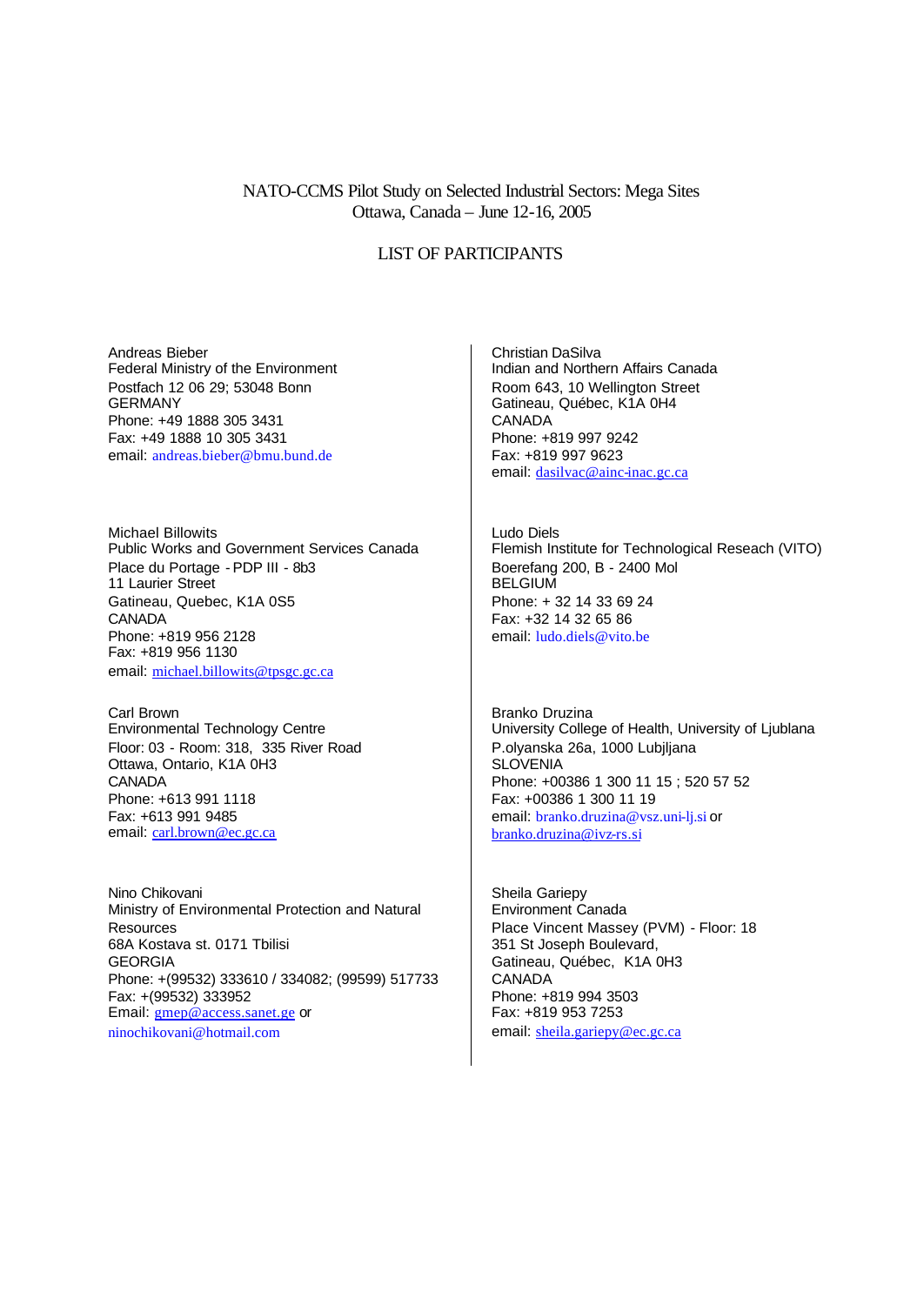Ioan Gherhes National Environmental Protection Agency 151, Aleea Lacul Morii , sector VI Code 060841 Bucharest ROMANIA Phone: +40-21-4934237 Fax: +40-21-4934237 email: ioan.gherhes@anpm.ro

Bernhard Hammer Swiss Agency for the Environment, Forests and **Landscape** CH - 3003 Bern SWITZERI AND Phone: + 0041 31 322 93 07 Fax: +0041 31 323 03 07 email: bernhard.hammer@buwal.admin.ch

Hilburn O. Hillestad Jacoby Development/Atlantic Station 171, 17th St. Ste 1550 Atlanta, GA, 30363 USA Phone: +770 399 9930 Fax: +770 206 9150 email: hhillestad@jacobydevelopment.com

Masaaki Hosomi Tokyo University of Agriculture and Technology 2-24-26 Nakamachi, Koganei, Tokyo 184-8588 JAPAN Phone: +81 423 88 7070 Fax: + 81 423 88 7693 email: hosomi@cc.tuat.ac.jp

Patrick Jacquemin ADEME Technoparc bat 9 Voie Occitane BP 672 31319 LABEGE CEDEX FRANCE Phone: + 33(0) 562 241 142 Fax: +33(0) 562 243 461 email: patrick.jacquemin@ademe.fr

Blair James Treasury Board of Canada L'Esplanade Laurier - Floor: 10EE 140 O'Connor Street Ottawa, Ontario, K1A 0R5 CANADA Phone: +819 957 0517 Fax: +819 957 2405 email: james.blair@tbs-sct.gc.ca

Colin W. Janes Public Works and Government Services Canada P.O. Box 4600 St. John's Newfoundland and Labrador, A1C 5T2 CANADA Phone: +709 227 4019 Fax: +709 227 4024 email: colin.janes@pwgsc.gc.ca

Biren Juttun Public Works and Government Services Canada Portage III - Floor: 8B3 - Room: 55 Portage III, 8B3, 11 Laurier Street Mail Stop: 8B3-2 Gatineau, Quebec, K1A 0S5 CANADA Phone: +819 956 2128 Fax: +819 956 1130 email: biren.juttun@pwgsc.gc.ca

Kestutis Kadunas Geological Survey of Lithuania S. Konarskio Str. 35, 3123 Vilnius LITHUANIA Phone: +370 521 362 72 Fax: +320 523 361 56 email: kestutis.kadunas@lgt.lt

Martin Keil LAF - Landesanstalt für Atlastenfreistellung Maxim-Gorki-Strasse 10, D 39108 Magdeburg GERMANY Phone: +49 391 744 4034 Fax: +49 391 744 4070 email: keil@laf-lsa.de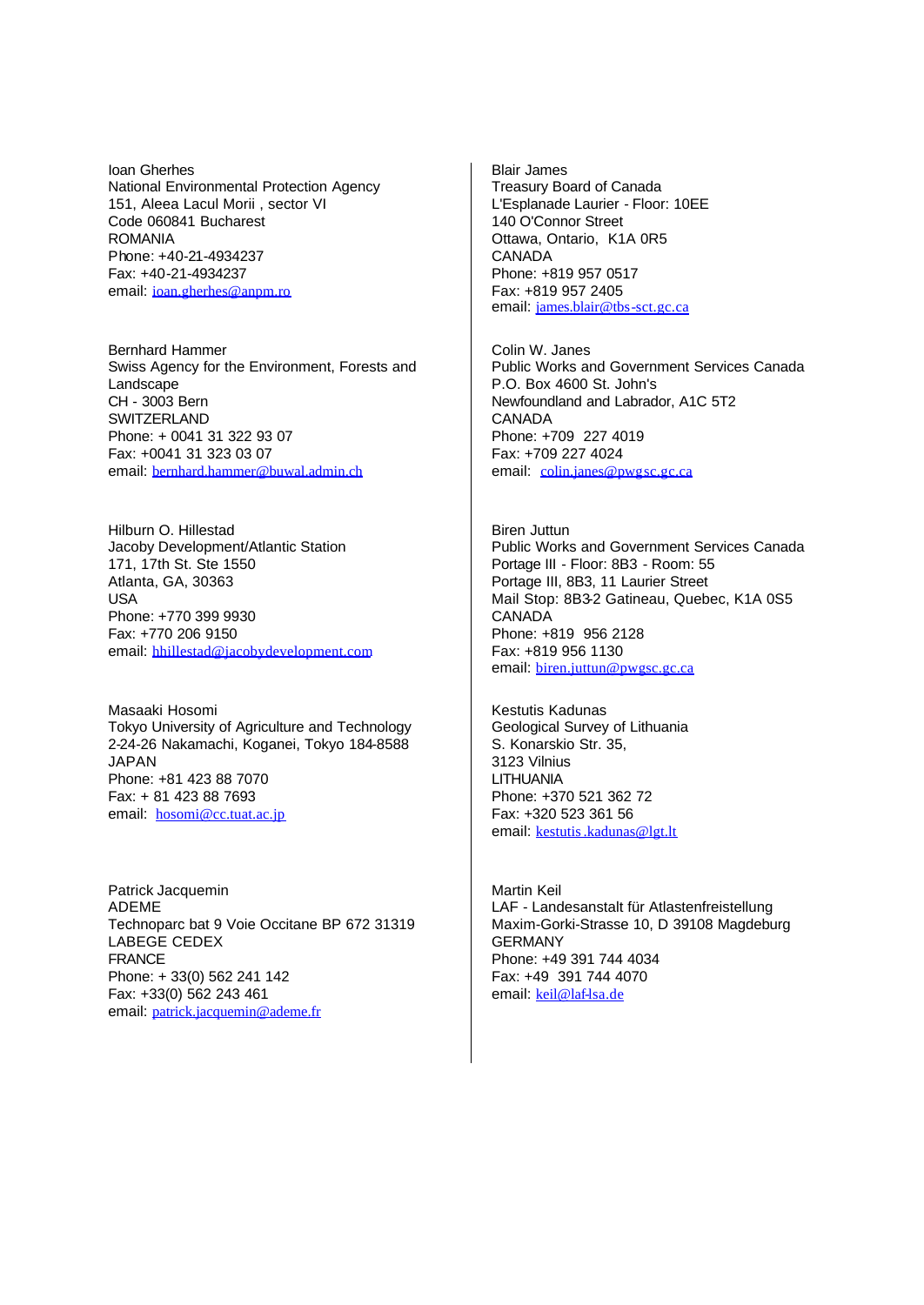Lisa Keller Environment Canada 70 Crémazie Gatineau, Quebec, K1A 0H3 **CANADA** Phone: + 819 953-9370 Fax: +819 994-0502 email: lisa.keller@ec.gc.ca

Walter W. Kovalick, Jr. U.S. EPA 1200 Pennsylvania Ave. N.W. (5102G) Washington, D.C. 20460 **USA** Phone: + 703 603 9910 Fax: +703 603 9135 email: kovalick.walter@epa.gov

Vesna McIntyre Environment Canada 1040 St-Joseph Blvd Gatineau, Quebec K1A 0H3 CANADA Phone: +819 994 5592 Fax: +819 953 8040 email: vesna.mcintyre@ec.gc.ca

Janusz J. Krupanek Institute for Ecology of Industrial Areas 6 Kossutha Street 40-844 Katowice POLAND Phone: +48 32 254 60 31 int 284 Fax: +48 32 254 17 17 email: krupanek@ietu.katowice.pl

Robin Kyclt ENVISAN GEM, a.s. Radiová 7, (budova VUPP) 102 31 Prague 10 CZECH REPUBLIC Phone: +420 296 792 224 Fax: +420 296 792 223 email: envis an@mbox.vol.cz Cindy Latour Environment Canada 70 Crémazie Gatineau, Quebec, K1A 0H3 CANADA Phone: + 819 934 2155 Fax: +819 994-0502 email: cindy.latour@ec.gc.ca

Virginia Lombardo U.S. EPA 1 Congress St., Suite 1100 Boston, MA 02114-2023 USA Phone: + 617 918 1754 Fax: +617 918 1294 email: lombardo.ginny@epa.gov

Robert K. MacDonald Transport Canada 620-800 Burrard St. Vancouver, B.C. V6Z 2J8 CANADA Phone: +604 666 5381 Fax: +604 666 5545 email: macdrk@tc.gc.ca

Wolf-Uwe Marr German MOD BMVg, Postbox 1328, D 53003 Bonn **GERMANY** Phone: +49 228 12 3381 Fax: +49 228 12 1466 email: wolfuwemarr@bmvg.bund400.de

Linda Matyskiela U.S. EPA Region 3 1650 Arch Street, Philadelphia, PA 19083 USA Phone: + 215 814 3420 Fax: +215 814 3113 email: matyskiela.linda@epa.gov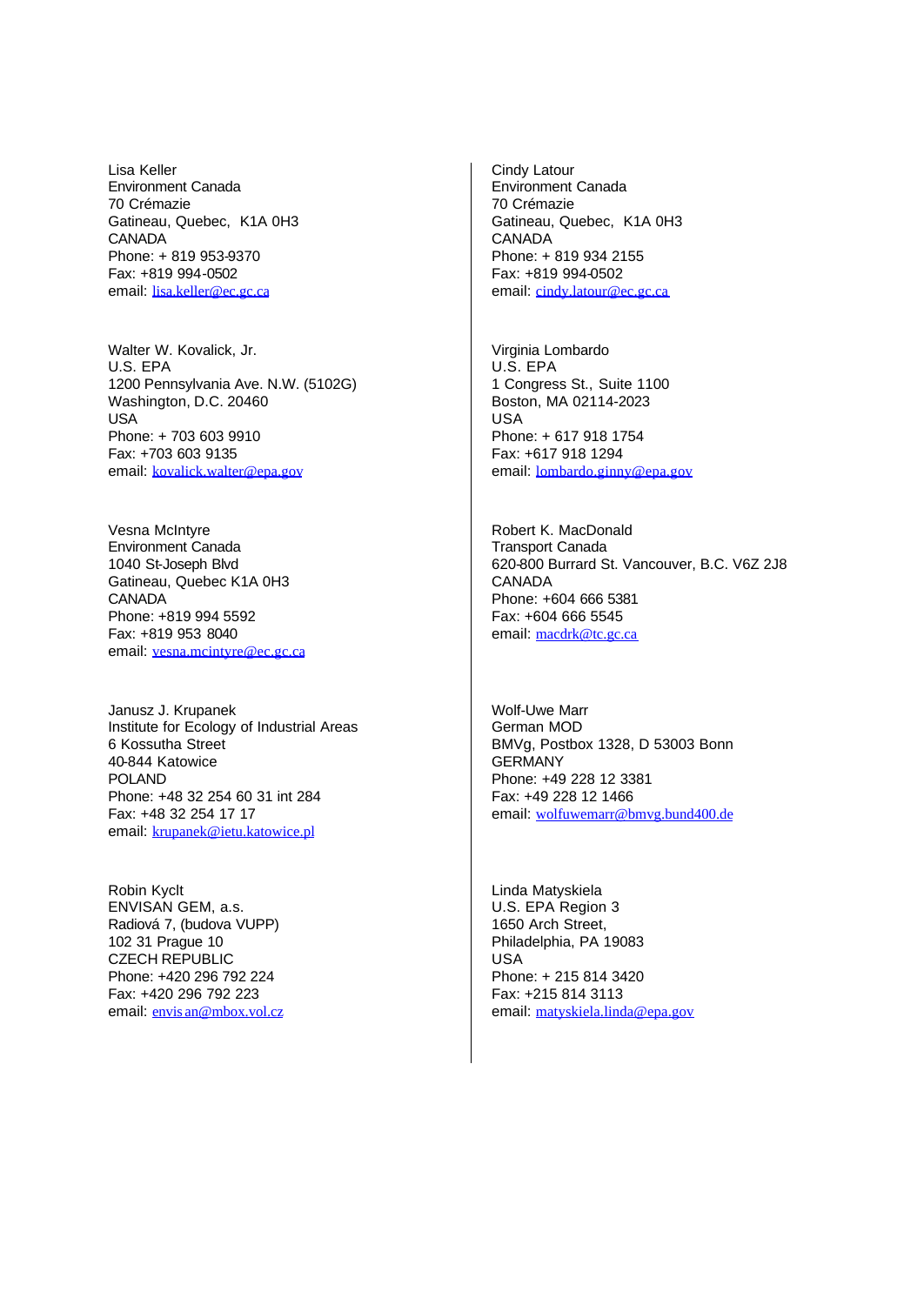Barry Stemshorn Environment Canada Place Vincent Massey (PVM) – Fl.15 – R. 1521A 351 St Joseph Boulevard Gatineau, Quebec, K1A 0H3 CANADA Phone: +819 997 1575 Fax: +819 953 9452 email: stemshorn@ec.gc.ca

William S. Mitchell Indian and Northern Afffairs Canada P.O. Box 1500 Yellowknife, NT X1A 2R3 **CANADA** Phone: +867 669 2434 Fax: +867 669 2439 email: mitchellb@inac.gc.ca

Petro Nakhaba All-Ukrainian Public Organization "Chysta Khvylya " 55B, Oles Honchar St., KYIV, 01054 UKRAINE Phone: +380 44 463 7980 Fax: +380 44 462 5789 email: nakhaba@cleanwave.org

Andrea Peters Treasury Board of Canada L'Esplanade Laurier - Floor: 10EE 140 O'Connor Street Ottawa, Ontario, K1A 0R5 **CANADA** Phone: +819 952 5374 Fax: +819 946 3716 email: peters.andrea@tbs-sct.gc.ca

Jean-Claude Prévost Parks Canada 25 Eddy Street Gatineau, Quebec, K1A 0M5 **CANADA** Phone: +819 934 2506 Fax: +819 997 3380 email: jean-claude.prevost@pc.gc.ca Huub Rijnaarts TNO PO. Box 342 / 7300 AH Apeldoorn NETHERLANDS Phone: +31 555 493 380 Fax: +31 555 493 523 email: huub.rijnaarts@tno.nl

Randy L. Roush Pennsylvania Department of Environmental Protection 400 Market Street POB 8471 (RCSOB) Harrisburg, PA. 17105 USA Phone: + 717 787 4941 Fax: +717 787 0884 email: raroush@state.pa.us

Ilgonis Strauss State Hazardous Waste Management Agency 31 Miera Street, Salaspils – 1 LV-2169, LATVIA Phone: +371 9289498; 371 7901212 Fax: +371 7901211 email: ilgonis.strauss@bapa.gov.lv

Thomas Strassburger NATO Public Diplomacy Division Boulevard Leopold III, B-1110 Brussels **BELGIUM** Phone: + 32 2 707 4971 Fax: +32 2 707 4232 email: t.strassburger@hq.nato.int

Sergey Tikhonov Centre for International Projects Pervomaiskaya str. 58B, app. 104-106 105043 Moscow RUSSIAN FEDERATION Phone:+7 (095) 165 05 62/165 08 90 Fax: +7 (095) 165 08 90 email: cip.tse@g23.relcom.ru or tse@eco-cip.ru